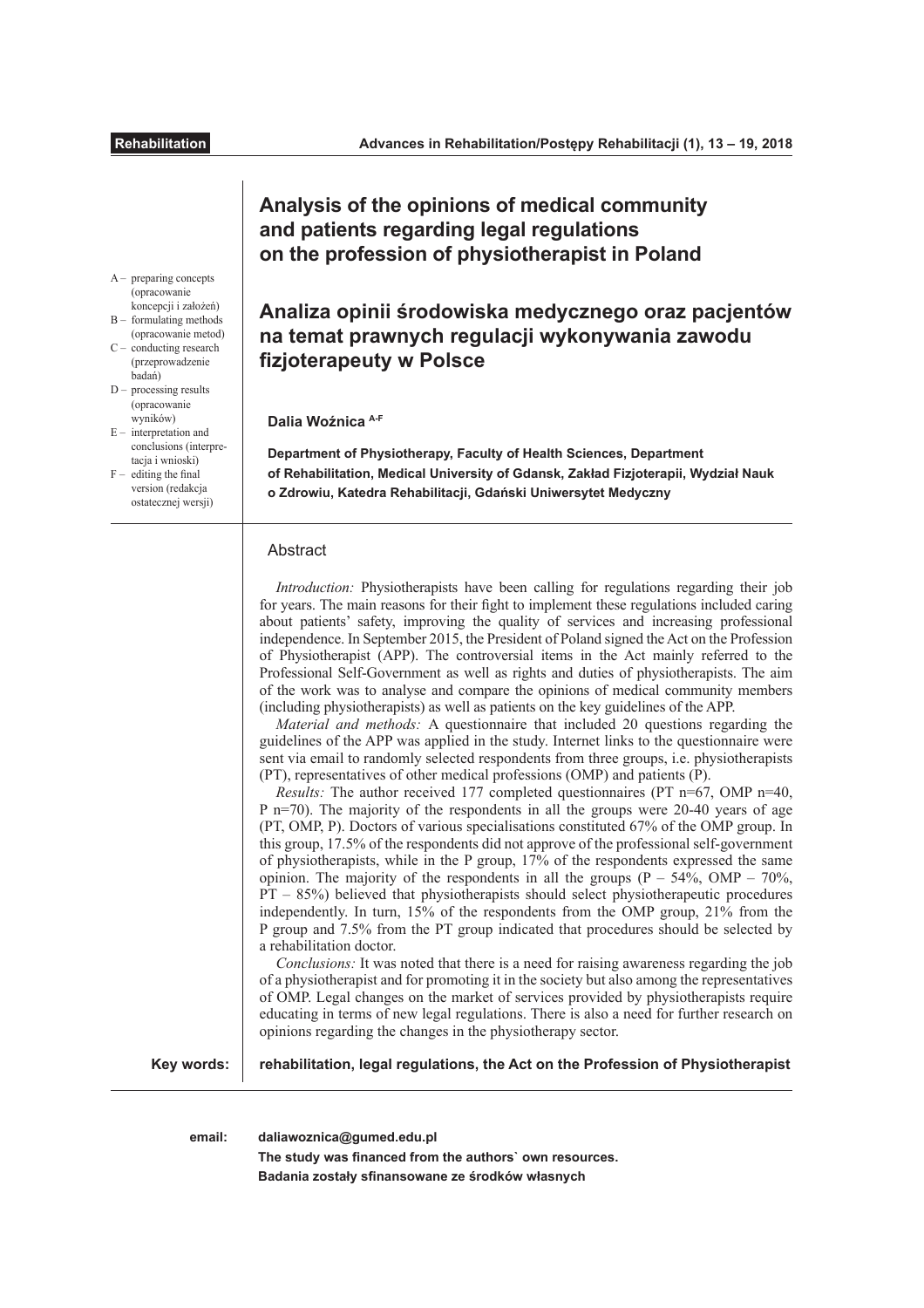# **Streszczenie**

*Wstęp:* Fizjoterapeuci (FT) od lat ubiegali się o regulacje zawodowe. Głównym powodem walki o ustawę była troska o bezpieczeństwo pacjentów, podniesienie jakości usług oraz zwiększenie samodzielności zawodowej. We wrześniu 2015 roku, prezydent podpisał Ustawę o Zawodzie Fizjoterapeuty (UZF). Punkty sporne ustawy dotyczyły głównie samorządu, praw i obowiązków FT. Celem pracy była analiza i porównanie opinii środowiska medycznego (w tym FT), a także pacjentów, na temat kluczowych założeń, jakie wprowadza UZF.

*Materiał i Metody:* Posłużono się ankietą, złożoną z 20 pytań dotyczących założeń UZF. Linki z ankietą rozesłano losowo drogą mailową do trzech grup respondentów: fzjoterapeutów (F), przedstawicieli innych zawodów medycznych (IZM), pacjentów (P).

*Wyniki:* Odebrano zwrotnie 177 ankiet: F n=67, IZM n=40, P n=70. We wszystkich grupach najwięcej ankietowanych znalazło się w przedziale wiekowym 20-40 lat (F IZM P). Grupę IZM w 67% tworzyli lekarze różnych specjalizacji. W grupie IZM 17,5% a w grupie P 17% respondentów nie popiera utworzonego samorządu zawodowego FT. Większość respondentów we wszystkich grupach uważa, że FT powinien samodzielnie ustalać zabiegi fzjoterapeutyczne (odpowiednio: P 54%, IZM 70%, F 85%). Na lekarza rehabilitacji jako zlecającego zabiegi wskazało odpowiednio: IZM 15%, P 21% i F 7,5% osób.

*Wnioski:* Zauważa się potrzebę zwiększenia świadomości znaczenia zawodu FT, jego promocję w społeczeństwie ale także i wsród przedstawicieli IZM. Wprowadzane zmiany legislacyjne na rynku usług FT wymagają edukacji pod kątem nowych regulacji prawnych. Rysuje się także potrzeba kontynuacji badań opinii na temat zachodzących zmian w sektorze fizjoterapii.

Słowa kluczowe: | rehabilitacja, regulacje prawne, ustawa o zawodzie fizjoterapeuty

#### **Introduction**

The professional community of physiotherapists, who constitute the third biggest medical profession, have been calling for legal regulations regarding their job for over 30 years [1]. The main reasons for their fght to implement these regulations included caring about patients' safety, improving the quality of services and increasing professional independence. In September 2015, the President of Poland signed the Act on the Profession of Physiotherapist (APP). The Committee of the Organisation of the Professional Self-Government of Physiotherapists was created to watch whether the conditions of implementing the Act were observed. In December 2016, the frst Polish Congress of Delegates was held aimed at forming the Professional Self-Government of Physiotherapists and putting forward the frst resolutions for the beginning of the 4-year term of office. Poland became the next country in Europe which has the Professional Self-Government of Physiotherapists represented by the Polish Chamber of Physiotherapists (PChP) and the Polish Council of Physiotherapists (PCP) currently accepting the frst right to practise the profession.

The controversial items in the Act regarded mainly the Professional Self-Government, rights and duties of physiotherapists as well as their professional independence. Despite the fact that the Act came into force, the controversial items may still divide certain communities and lead to a heated debate. A new situation and the lack of detailed knowledge about legal regulations also raise many questions and doubts among physiotherapists.

The aim of the work was to analyse and compare the opinions of medical community members (including physiotherapists) as well patients on the key guidelines of the APP.

The following hypothesis was formulated:

There exist diferences between the opinions on the APP expressed by the examined groups.

## **Material and methods**

An Internet link to the anonymous questionnaire was sent via email to three groups of respondents, i.e. physiotherapists (PT), representatives of other medical professions (OMP) and patients (P). The questionnaire included 20 questions which referred to key aspects of the Act, i.e. the self-government,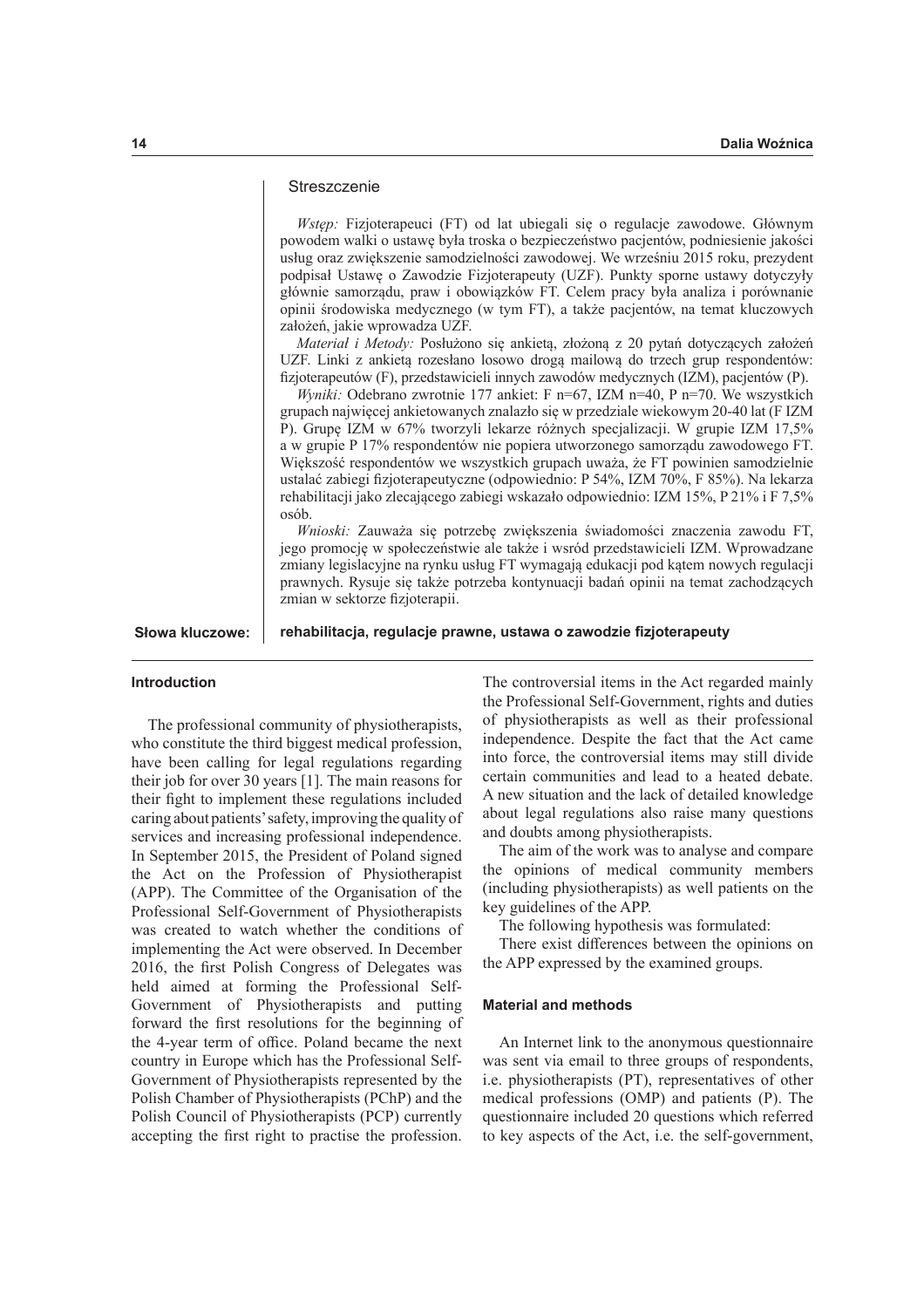rights and duties of physiotherapists, their professional independence and education. In each group, 100 links to the questionnaire were sent to randomly selected email addresses collected at the Regional Hospital in Koszalin and Swissmed Hospital in Gdansk. Email addresses in the PT group were obtained from the data bases of the Polish Physiotherapy Association (PPA) and the Polish Society of Physiotherapy (PSP).

The author received 40 properly completed questionnaires from the OMP group, 67 from the PT group and 70 from the P group. The majority of the respondents in all the groups were 20-40 years of age (OMP – 62.5%; P – 67%; PT – 76%). Doctors of various specialisations constituted 67% of the OMP group (Table 1). The comparative analysis of the three examined groups was performed with the use of the chi-square test.

| Tab. 1. OMP group |  |
|-------------------|--|
|-------------------|--|

| <b>OMP</b>                   | $n=40$         | $\frac{0}{0}$ | <b>OMP</b>             | $n=40$     | $\frac{0}{0}$ |
|------------------------------|----------------|---------------|------------------------|------------|---------------|
| internal medicine specialist |                | 17.5          | paediatrician          | $\bigcirc$ |               |
| orthopaedist                 |                | 13            | neuropsychologist      |            | 2.5           |
| rehabilitation doctor        | 4              | 10            | speech therapist       |            | 2.5           |
| nurse                        | $\overline{4}$ | 10            | dentist                |            | 2.5           |
| neurologist                  | 3              |               | neonatology specialist |            | 2.5           |
| paramedic                    |                |               | anaesthesiologist      |            | 2.5           |
| dental technician            | $\bigcirc$     |               | midwife                |            | 2.5           |
| radiologist                  |                |               | pharmacist             |            | 2.5           |
| surgeon                      |                | 2.5           | nephrologist           |            | 2.5           |

## **Results**

On average, 78% of the respondents from the P and OMP groups used the services of physiotherapists and

rehabilitation doctors within the last 5 years. The majority of the patients visited a physiotherapist in a private sector, compared to the number of patients using state healthcare  $(71.4\%$  and  $8.6\%$ , respectively) (Table 2).

**Tab. 2.** The percentage of respondents in the P and OMP groups who visited physiotherapists and rehabilitation doctors in a private and state sector

| <b>Physiotherapist</b> | <b>OMP</b> |       | <b>Rehabilitation Doctor</b> | <b>OMP</b> |     |
|------------------------|------------|-------|------------------------------|------------|-----|
| Total                  | 77.5%      | 80%   | Total                        | 82.5%      | 72% |
| <b>Private sector</b>  | $42.5\%$   | 71.4% | Private sector               |            | 16% |
| State sector           | 35%        | 8.6%  | State sector                 | 82.5%      | 56% |

**Tab. 3.** Questions included in the questionnaire and the percentage of answers in particular groups. 1: yes, doctors of various specilisations should select physiotherapeutic procedures; 2: yes, but only rehabilitation doctors should select physiotherapeutic procedures; 3: no, a person with Master's degree in physiotherapy should select physiotherapeutic procedures; 4: it should be studied at the university that gives a possibility to obtain a Master's degree; 5: it should be studied at a 2-year vocational college that gives a possibility to obtain a Technician's degree

| Questions                                                                          | Possible answers                    | OMP $n=40$                 | $PT n=67$                     | $P_{n=70}$              |
|------------------------------------------------------------------------------------|-------------------------------------|----------------------------|-------------------------------|-------------------------|
| Do you think physiotherapists should work according to<br>medical doctor's orders? | $\overline{2}$<br>3<br>I don't know | 7.5%<br>15%<br>70%<br>7.5% | 7.5%<br>7.5%<br>85%<br>$_{0}$ | 10%<br>21%<br>54%<br>6% |
| Patient with back pain should FIRST go to?                                         | General Practitioner                | $5\%$                      | 3.5%                          | 4.5%                    |
|                                                                                    | Orthopaedist                        | $5\%$                      | $4.5\%$                       | 6%                      |
|                                                                                    | Physiotherapist                     | 55%                        | 67%                           | 44%                     |
|                                                                                    | <b>Rehabilitation Doctor</b>        | 25%                        | 19%                           | 21.5%                   |
|                                                                                    | Neurosurgeon                        | 7.5%                       | 6%                            | 24%                     |
| Do you think that the profession of physiotherapist should                         | $\overline{4}$                      | 92.5%                      | 91%                           | 94%                     |
| be studied?                                                                        | 5                                   | $7.5\%$                    | 9%                            | 6%                      |
| Do you approve of 4-year specialisation in physiotherapy?                          | Yes                                 | 22.5%                      | 13%                           | 26%                     |
|                                                                                    | Professional                        | 50%                        | 66%                           | 54%                     |
|                                                                                    | N <sub>0</sub>                      | 10%                        | 15%                           | 6%                      |
|                                                                                    | I don't know                        | $17.5\%$                   | 6%                            | 14%                     |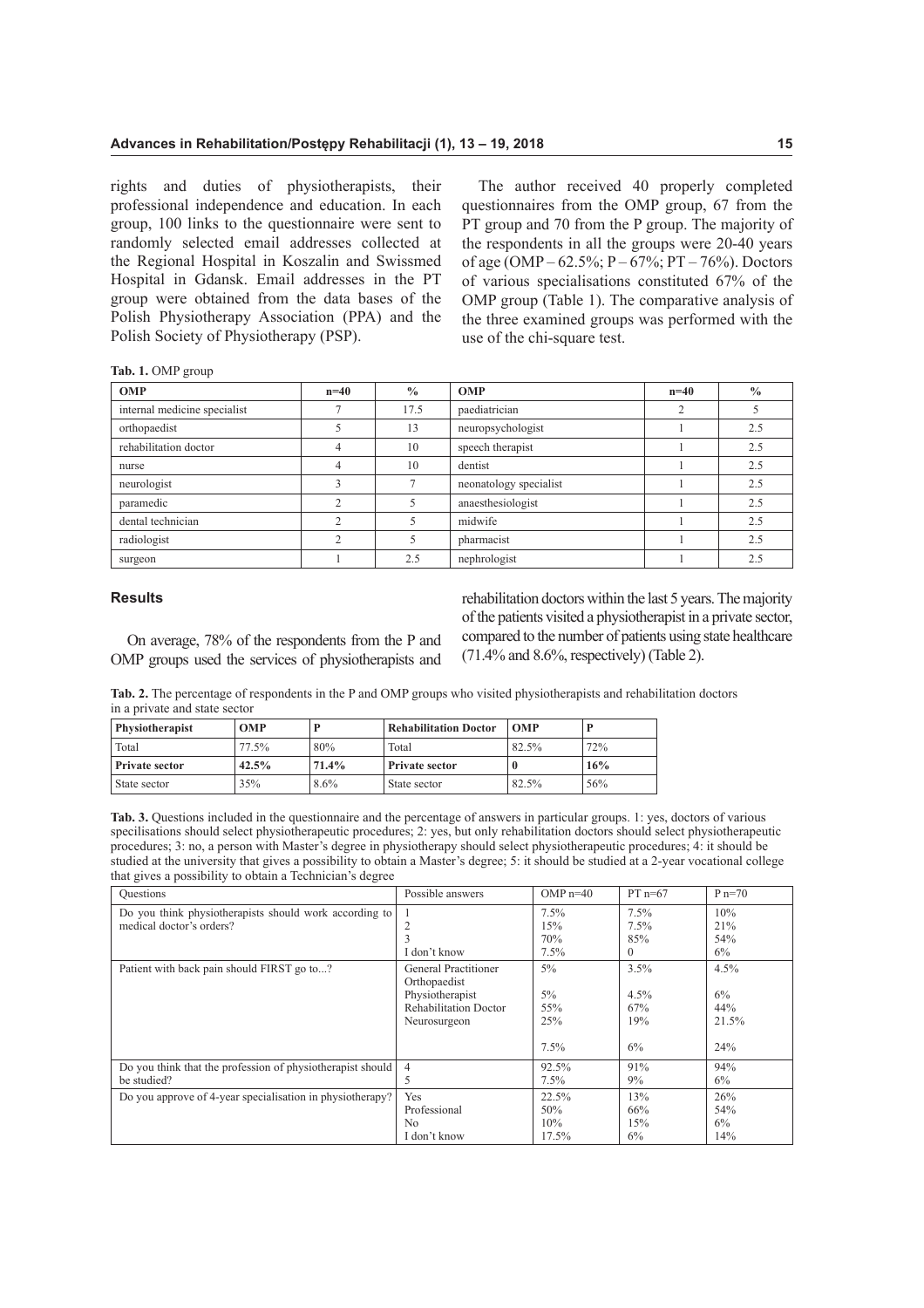| <b>Ouestions</b>                                                                                                                             | <b>Possible answers</b>        | $OMP n=40$                 | $PT$ n=67                  | $\mathbf{P}$<br>$n=70$ |
|----------------------------------------------------------------------------------------------------------------------------------------------|--------------------------------|----------------------------|----------------------------|------------------------|
| Do you think physiotherapy is a medical science?                                                                                             | DY<br><b>RY</b><br>N           | 62.5%<br>30%<br>7.5%       | 91.5%<br>7.5%<br>$1\%$     | 73%<br>24%<br>3%       |
| Do you think physiotherapy is a profession of public trust?                                                                                  | DY<br><b>RY</b><br>N           | 70%<br>25%<br>$5\%$        | 92.5%<br>7.5%<br>$\Omega$  | 73%<br>11%<br>6%       |
| Do you think physiotherapists should have access to patients' me-<br>dical records?                                                          | DY<br><b>RY</b><br>N           | 70%<br>30%<br>$\Omega$     | 88%<br>12%<br>$\Omega$     | 81%<br>15%<br>4%       |
| Do you know the main guidelines of the new Act on the Profession<br>of Physiotherapist?                                                      | DY<br><b>RY</b><br>DK          | 15%<br>37.5%<br>47.5%      | 60%<br>40%<br>$\Omega$     | 8.5%<br>37%<br>54.5%   |
| Do you think physiotherapists should have their professional self-<br>government?                                                            | DY<br><b>RY</b><br>$\mathbf N$ | 45%<br>37.5%<br>17.5%      | 88%<br>12%<br>$\Omega$     | 37%<br>46%<br>17%      |
| Do you think a person with Master's degree in physiotherapy<br>should be an independent professional?                                        | DY<br><b>RY</b><br>N           | 65%<br>30%<br>$5\%$        | 86.5%<br>13.5%<br>$\Omega$ | 53%<br>40%<br>$7\%$    |
| Do you think a person with Master's degree in physiotherapy<br>should select rehabilitation supporting devices (e.g. orthoses,<br>crutches)? | DY<br><b>RY</b><br>N           | 52.5%<br>30%<br>17.5%      | 74.5%<br>21%<br>4.5%       | 63%<br>24%<br>13%      |
| Do you think physiotherapists should have a right to give function-<br>al diagnosis?                                                         | DY<br><b>RY</b><br>N           | 62.5%<br>35%<br>2.5%       | 82%<br>18%                 | 61%<br>27%<br>11%      |
| Do you think physiotherapists should have a duty to keep medical<br>records?                                                                 | DY<br><b>RY</b><br>N           | 72.5%<br>27.5%<br>$\Omega$ | 79%<br>18%<br>3%           | 67%<br>30%<br>$3\%$    |
| Do you think physiotherapists should hold criminal responsibility<br>for their professional duties?                                          | DY<br><b>RY</b><br>$\mathbf N$ | 77.5%<br>17.5%<br>5%       | 57%<br>36%<br>7%           | 54%<br>38.5%<br>7%     |

**Tab. 4.** Questions included in the questionnaire and the percentage of answers in particular groups, i.e. OMP, PT and P. DY (defnitely yes), RY (rather yes), N (no), DK (don't know).

# OMP group n=40 (Tables 3,4)

Half of the study participants replied that they did not know the guidelines of the APP (48%). The majority of the respondents believed that physiotherapist is a medical profession (82.5%), while 25% of them responded that this is not a profession of public trust and 30% believed that physiotherapists should not have access to patients' medical records. Nearly half of the respondents in this group replied that physiotherapists should defnitely have their professional self-government (45%), while 17.5% responded that they should not. According to 70% of the study participants, a person with Master's degree in physiotherapy should select physiotherapeutic procedures independently, while 15% of them responded that physiotheraputic procedures should be selected by rehabilitation doctors. 17% of the respondents replied that physiotherapists should not be allowed to select rehabilitation supporting devices (including orthopaedic equipment). The majority of the study participants appropriately indicated the defnition

of "functional diagnosis" (85%). The respondents (30%) rather approved of physiotherapists' right to give functional diagnosis independently. Most respondents (62.5%) thought that patients should have direct access to physiotherapists without prior medical doctor's order and patients with back pain should frst go to a physiotherapist (55%), general practitioner (25%), rehabilitation doctor (7.5%), orthopaedist (12.5%) or neurosurgeon (12.5%). According to 77.5% of the study participants, physiotherapists should hold criminal responsibility for their professional duties, while 92% of the respondents replied that physiotherapists should take a 5-year university course.

### PT group (n=67) (Tables 3,4)

Over half of the study participants (60%) replied that they defnitely knew the guidelines of the Act on the Profession of Physiotherapist, while 3% of the respondents did not know these guidelines. According to 15% of physiotherapists, procedures should be selected by doctors of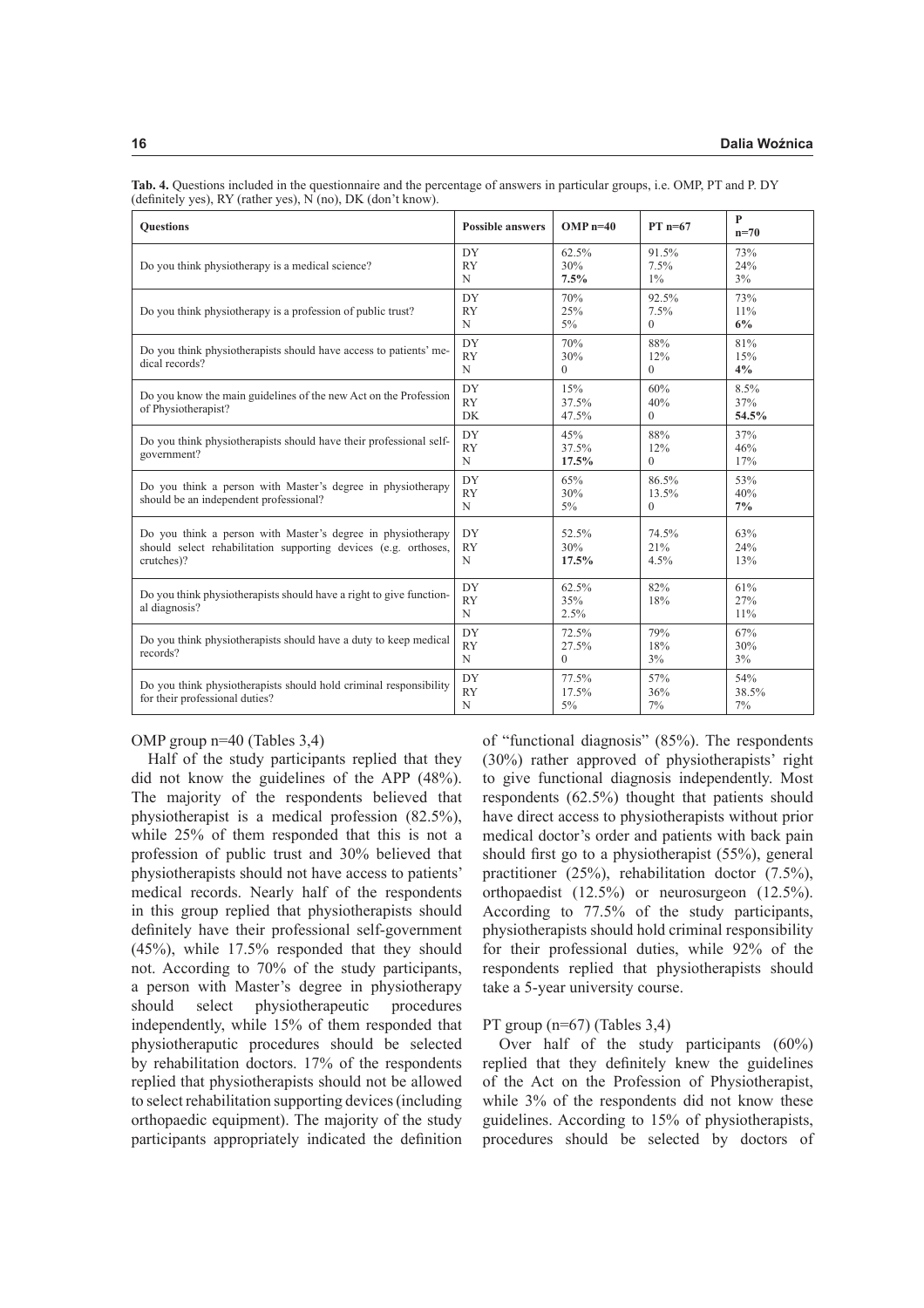various specialisations. Within this group, 7% of the individuals believed it should be done by a rehabilitation doctor. The respondents (22%) replied that physiotherapists should not have a right to select rehabilitation supporting devices (including orthopaedic equipment). Several individuals from this group (35%) were not certain whether patients should have direct access to the services of physiotherapists without prior medical doctor's order. The majority of the respondents (67%) replied that patients with back pain should frst go to a physiotherapist. The remaining participants from this group (33%) claimed that they should frst see a doctor, while the majority of them thought it should be a rehabilitation doctor (20%). The fact that physiotherapists should hold criminal responsibility for their professional duties was accepted by 56% of the respondents, while 8% did not agree with this idea. Nearly all of the study participants from this group believed that 5-year university course is an appropriate form of education, while 20% of them did not approve of any form of specialisation in physiotherapy.

## P group  $(n=70)$  (Tables 3, 4)

Over half of the study participants from this group did not know the guidelines of the Act on the Profession of Physiotherapist (62%). Nearly half of the respondents replied that they rather approved of the idea of the professional self-government of physiotherapists (45%), while 17% of the individuals from this group expressed an opposite opinion. More than half of the respondents claimed that a person with Master's degree in physiotherapy should select procedures independently (57%). Other individuals believed that physiotherapeutic procedures should be selected by a rehabilitation doctor (21%) or general practitioner (22%). Direct access to physiotherapists without prior medical doctor's order was approved of by 78.5% of the respondents. The assumption that orthopaedic equipment should be selected by physiotherapists was declined by 13% of the study participants from this group. Nearly 30% of the respondents did not know or falsely indicated the defnition of "functional diagnosis". The same percentage of participants were rather in favour of allowing physiotherapists to give functional diagnosis, while 12% were against this idea. When asked who should be visited frst when back pain occurs, patients indicated a physiotherapist (44%), neurosurgeon (24%), rehabilitation doctor (22%), orthopaedist (6%) and general practitioner (4%).

A comparative analysis of all the groups revealed statistically signifcant diferences regarding opinions on functional diagnosis given by physiotherapists (p= 0.008), direct access to physiotherapists  $(p=0.001)$ , and the question whether physiotherapy is a medical science  $(p=0.02)$ . Moreover, the results concerning the defnition of functional diagnosis were also statistically significant  $(p=0.003)$ .

# **Discussion**

Despite a common tendency observed during local meetings and on social websites, the results appear optimistic. It may result from the young age of the respondents and the manner in which their opinions were collected, i.e. via email which is less accessible to older individuals. It is also assumed that persons with a positive attitude to the issue engage in completing the questionnaires. While observing the way in which the APP was created, it could be assumed that the lowest support of the implemented changes might stem from a confict of interests in the OMP group. However, the highest interest was expected from the group directly connected with the introduced changes, i.e. physiotherapists. A nonefective market of medical rehabilitation in Poland regarding low accessibility to services, prolonged waiting time for procedures or disorganisation to a certain extent forced patients to use faster (private) services. Therefore, it is not surprising that among statistically signifcant results, the highest support of direct access to physiotherapists was expressed by patients.

The respondents from OMP group showed a tendency to treat physiotherapists rather as a group that perform procedures from medical doctor's orders. They did not fully approve of the idea of a self-government, independent diagnosis or direct access to their services. They did not associate physiotherapy with a medical profession or a profession of public trust. The reasons may result from the fact that for many years, the rehabilitation market did not allow educated professionals to be independent in deciding about the course of physiotherapy. The lack of regulations and standards regarding such issues as the requirement to keep medical records by physiotherapists or hold criminal responsibility for their professional duties as well as an unregulated system of education in the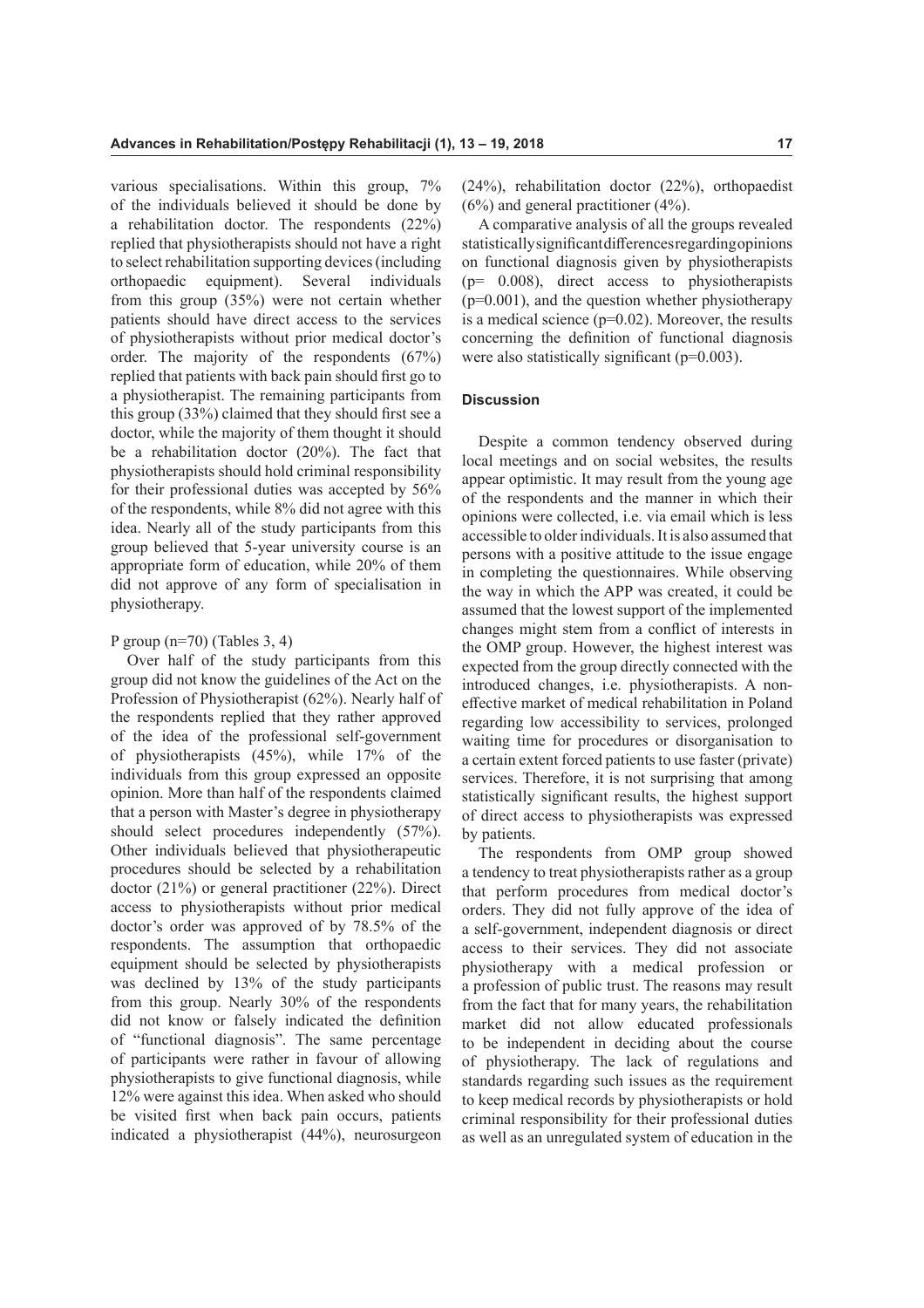feld of physiotherapy pushed physiotherapists on the margin of decisiveness in the course of planning rehabilitation and expressing their opinions, and constituted major arguments of the opponents of the Act [2]. The lack of support for self-government in the OMP group seems to have only a formal dimension regarding legal records, keeping medical records, etc. The responses clearly suggest that the majority of the respondents from this group approved of the idea of physiotherapists leading and deciding in the process of planning rehabilitation. The lack of complete acceptance of a self-government may be directly connected with the function it serves (article 62 of the Act on the Profession of Physiotherapist), i.e. 1) controlling proper practice of physiotherapists' profession; 2) representing physiotherapists; 3) promoting constant improvement of qualifcations among physiotherapists; 4) setting and updating standards and guidelines in physiotherapy; 5) health education and promotion; 6) setting the rules of professional ethics and controlling the way they are observed; protecting professional dignity. A strong self-government may be a more efficient advocate of objectives and competences of the professional group directly connected with it, which, in turn, may not be in line with the interests of the current decision-makers.

Before the APP entered into force, the issue of diagnosing patients by physiotherapists independently had been widely debated; however, their competences were wrongly described [2]. The representatives of medical professions accused the APP project authors of breaking the regulations of the Act on Professions of Doctor and Dentist, which were the only professions granted the right to diagnose [3]. The above research revealed that there was no unifed knowledge about functional diagnosis which could be given by physiotherapists. A wrong defnition of functional diagnosis being equal to doctor's diagnosis (which means diagnosing the type of a disease, e.g. hemorrhagic stroke, femur fracture) was given by 27% of the respondents from the P group, 15% of the participants from the OMP group and 3% of the persons from the PT group. Diferences in defning functional diagnosis that occurred between the three groups were statistically signifcant (p=0.003). Functional diagnosis aims at examining motor problem, i.e. motor function disorder in a patient. It is indispensable for determining shortand long-term goals of the therapy and monitoring

its efects. The lack of unequivocal approval of physiotherapists' right to make functional diagnosis stands in contrast to article 4 of the APP, according to which, physiotherapists are obliged to pass opinions and diagnoses concerning the functional state of patients, and article 9 of the APP, which imposes an obligation to keep medical records and make them available. The above research revealed that 62% of the respondents both in the OMP and P groups approved of these competences (p=0.008).

In the group of patients, the majority of the respondents approved of direct access to the services of physiotherapists (p=0.001). It can be transferred to the number of individuals using their services in a private sector. In their report from 2014, the Supreme Audit Office clearly pointed out that despite increased expenditures on rehabilitation procedures, patients had to wait for treatment for a longer period of time, the number of individuals on the waiting list increased and the number of rehabilitation centres decreased [4]. The Polish Chamber of Physiotherapists estimates that to date, 70% of the procedures have been performed on the private market [5]. The respondents from the group of patients also showed uncertainty regarding the rights and responsibilities of physiotherapists. As the research by the Polish Physiotherapy Association showed, patients were not aware of what this profession involved or assessed it in a wrong way [1]. The lack of social awareness and consistent professional image may lead to confusion among patients and other individuals not connected directly with medicine.

The group of physiotherapists appeared to be most aware of the changes occurring in the rehabilitation sector. The majority of the respondents from this group expressed their full approval regarding medical science (91%), public trust (92.5%), direct access to services (97%), the right to access medical records (88%) and self-government (86.5%). However, previous lack of professional independence led to the fact that the respondents from the PT group approved of other medical groups' interference in planning rehabilitation programmes. Due to the fact that the situation on physiotherapy market is new and detailed guidelines and resolutions have been passed by the Polish Council of Physiotherapists only since the beginning of 2017, there are no comparative publications regarding the opinions of physiotherapists on the APP.